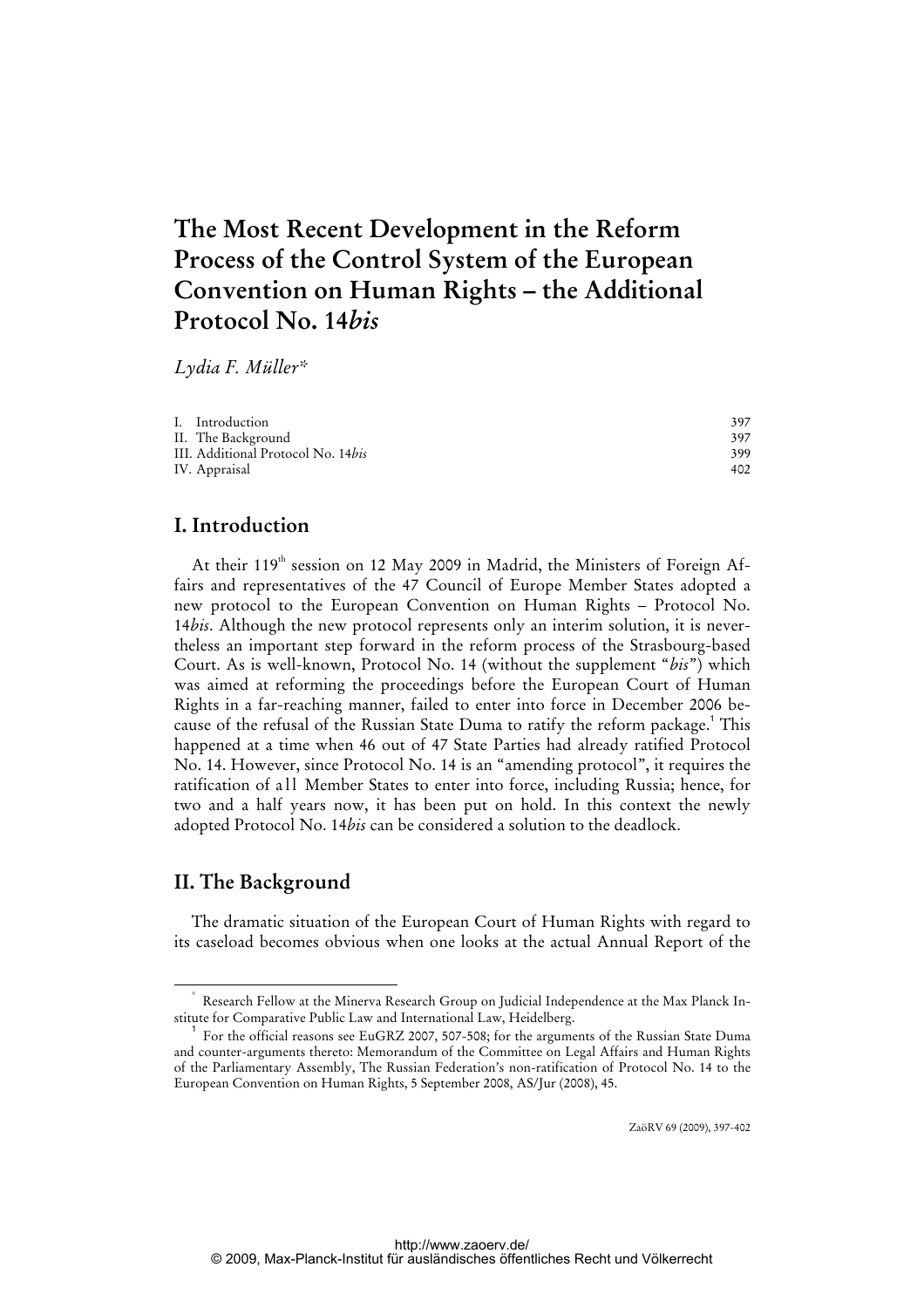#### 398 Müller

Court. In 2008 the number of applications pending before a "judicial formation"<sup>2</sup> increased from 79.400 at the beginning of the year to 97.300 by 31 December 2008. On the other hand, merely 30.164 applications were disposed of by inadmissibility decisions or struck out under Article 37 ECHR whereas 1.881 judgments were delivered by the Court in 2008.<sup>3</sup>

This daunting caseload problem finds its origin in different aspects. Amongst others, one reason is the enlargement of the Council of Europe and the consequent increase in the number of High Contracting Parties to the European Convention on Human Rights from 15 States in 1950 to 47 States nowadays. Furthermore the individual right of application, which was optional under the old system, has become obligatory with the entry into force of Protocol No. 11 in 1998. Since then, every individual of the 47 Convention States is in principle in the position to bring a complaint before the Court in Strasbourg. This encompasses about 800 million people.<sup>4</sup> Moreover the number of Member States has not only augmented in a quantitative manner. The situation has also aggravated in a qualitative way: with the admission of the Central and Eastern European States to the Convention system in the 90s, the complaints with respect to those States provide for new and serious questions before the Court. The main reason for this is that these States still have structural deficiencies which lead not only to a large caseload but also to particularly complex cases.<sup>5</sup>

The necessity to reform the protection system under the Convention in order to preserve the efficiency of the Court already emerged in the 90s. The first great reaction was the elaboration and ratification of Protocol No. 11, which entered into force on 1 November 1998. This amending protocol led to immense changes in the Convention system, abolishing the European Commission of Human Rights and centring the Court as a permanent and the single deciding organ. Moreover individuals were granted a direct right of application to the Court. In addition, the requirement of previous recognition of the jurisdiction of the Court by the States was abolished.

Yet it soon became clear that despite Protocol No. 11 there was still an urgent need for reform and that the Strasbourg Court was flooded with complaints particularly from former communist countries. Subsequently, Protocol No. 14 was drafted, opened for signature in May 2004, ratified by nearly all States and finally did not succeed on account of the Russian refusal in December 2006. To understand the recently adopted Protocol No. 14*bis* one should recall the main reform steps which Protocol No. 14 was focusing on. One of the main points was the introduction of a single judge system: instead of a committee of three judges to reject

<sup>2</sup> This phrase is used in the Annual Report of the European Court of Human Rights, Annual Report 2008 of the European Court of Human Rights, Council of Europe.

<sup>3</sup> Annual Report 2008 of the European Court of Human Rights, Council of Europe, 127.

<sup>4</sup> K eller, 50 Jahre danach: Rechtsschutzeffektivität trotz Beschwerdeflut? Wie sich der EGMR neuen Herausforderungen stellt, EuGRZ 2008, 360.

 $^5$  Ibid., at 361.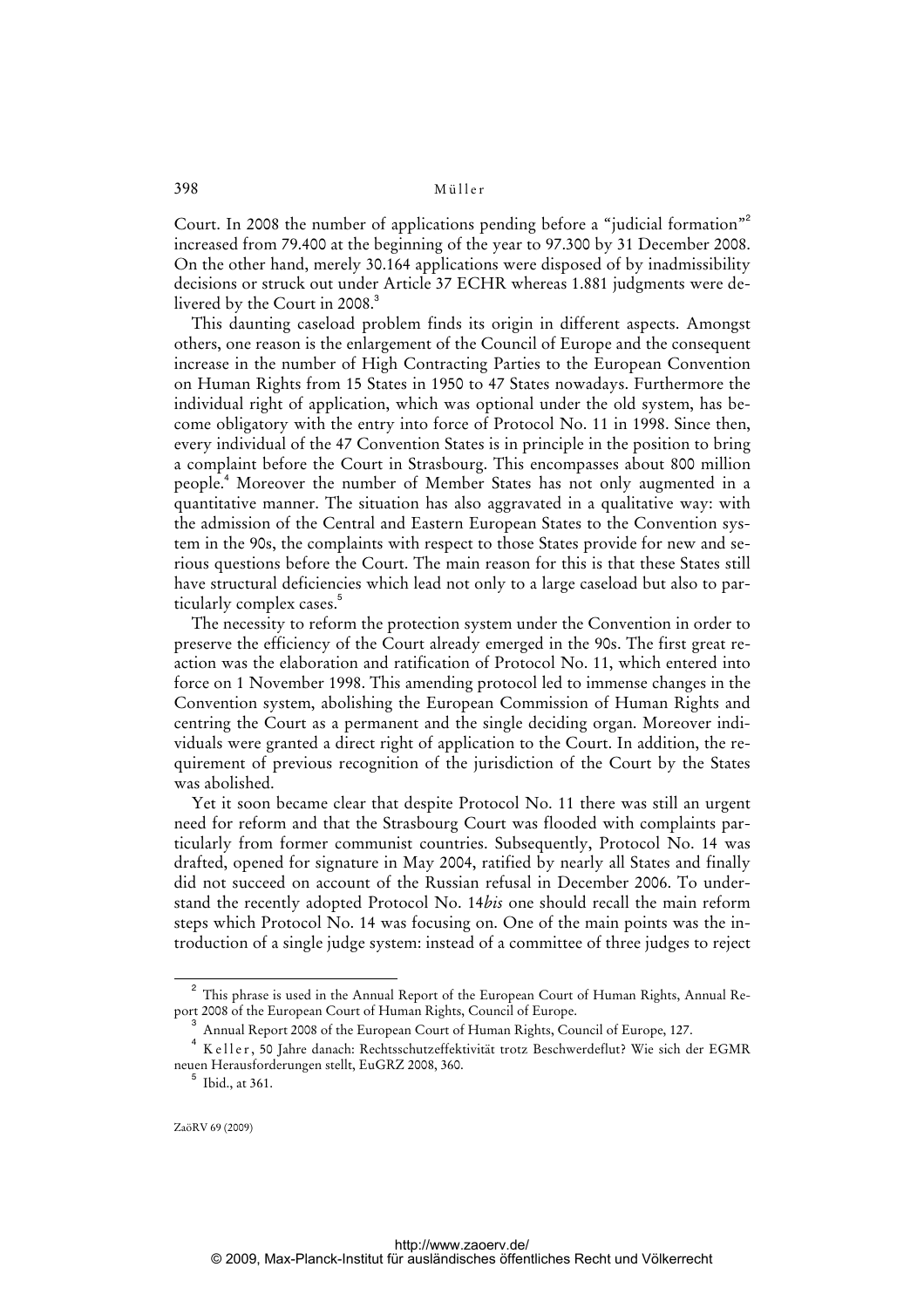plainly inadmissible applications, a single judge would have received this competence.<sup>6</sup> This was aimed at filtering out the huge number of clear-cut cases more quickly and efficiently, where the inadmissibility of the application was manifest from the outset. Another important element of the great reform package of Protocol No. 14 was the extension of the powers of three-judge committees. Under Protocol No. 14 they would have been able to declare applications admissible and decide on the merits of obviously well-founded cases instead of chambers of seven judges, whenever the questions that had been raised were covered by wellestablished case-law of the Court.<sup>7</sup> Moreover, Protocol No. 14 introduced a new admissibility criterion, the competencies of the Committee of Ministers were extended and the European Union was enabled to accede to the Convention. In addition, the independence of the judges at the Court would have been strengthened by extending their term of office from six to nine years without the possibility of being re-elected.<sup>8</sup> After this reform protocol had failed for the time being, the Council of Europe searched for a way to reorganise the Court system and improve the Court's capacity to handle the flood of cases coming in.

### **III. Additional Protocol No. 14***bis*

The starting point for the concrete elaboration of Protocol No. 14*bis* was a meeting of the Committee of Ministers' Liaison Committee with members of the European Court of Human Rights in October 2008. In the framework of this meeting the Court's President, Mr. Costa, again drew attention to the serious crisis of the Court and addressed the urgent need for implementation of certain procedural provisions of Protocol No. 14. The idea of an interim solution pending entry into force of Protocol No. 14 was further pursued by the Committee of Ministers which requested the Steering Committee on Human Rights and the Committee of Legal Advisers on Public International Law to give their opinions on the advisability and the method of implementing some procedures to increase the Court's efficiency. In March 2009 the two Committees presented their reports by concluding that significant steps had to be taken at the earliest opportunity. While the best solution remained the entry into force of Protocol No. 14, the implementation of two of its reform elements by means of a new additional protocol was recommended. In April 2009 the Rapporteur Group on Human Rights drafted Protocol No. 14*bis* on the basis of these reports and transmitted the text to the Parliamentary Assembly for its opinion, which approved the draft protocol on 30 April 2009.<sup>9</sup>

ZaöRV 69 (2009)

<sup>6</sup> Article 7 of Protocol No. 14.

<sup>7</sup> Article 8 of Protocol No. 14.

<sup>8</sup> Article 2 para.1 of Protocol No. 14.

<sup>9</sup> See Parliamentary Assembly, Opinion No. 271 (2009) as well as the Report of the Committee on Legal Affairs and Human Rights of the Parliamentary Assembly of 28 April 2009, Doc. 11879.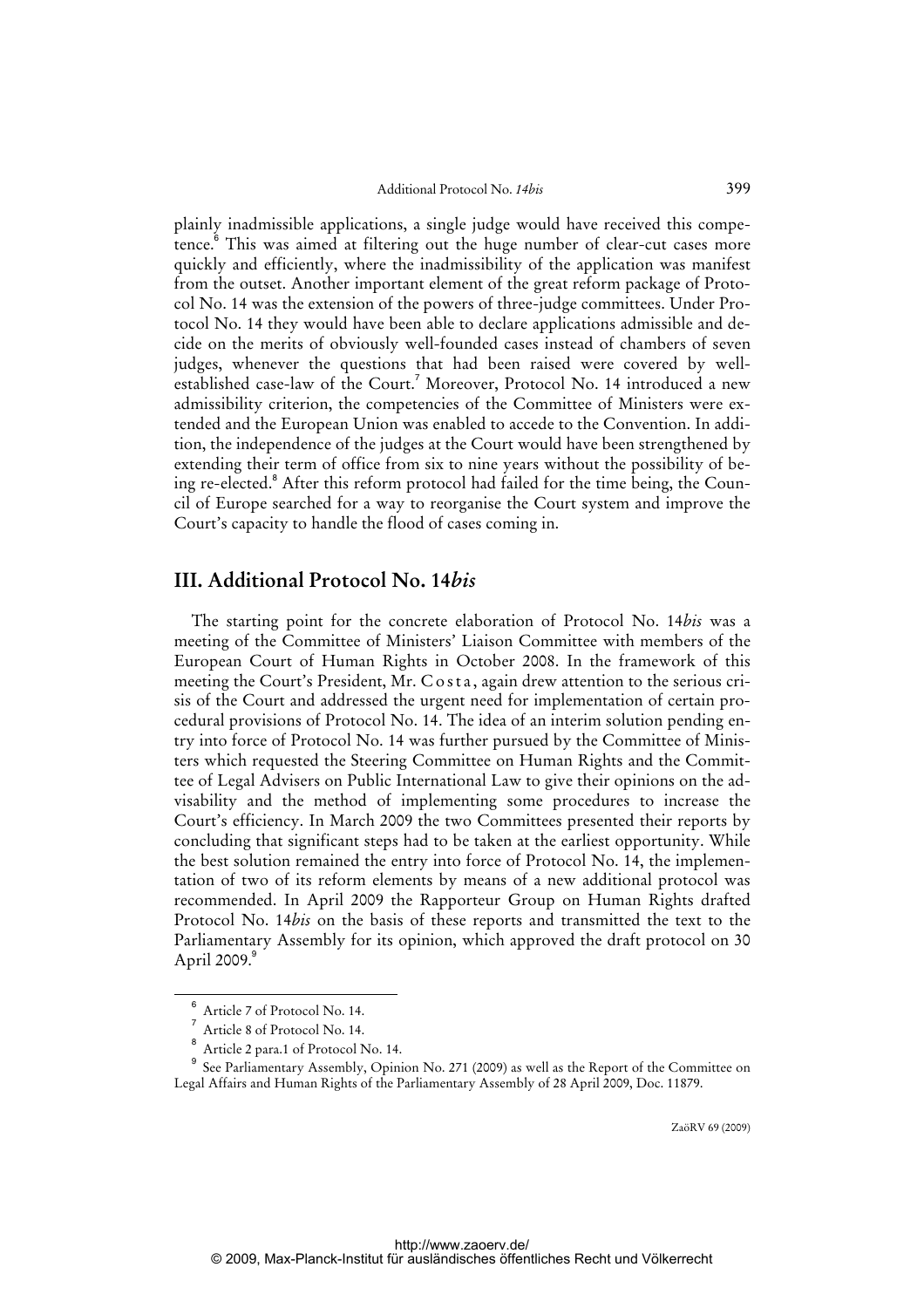#### 400 Müller

At the 119<sup>th</sup> session of the Committee of Ministers in Madrid mid-May, Protocol No. 14*bis* was adopted.<sup>10</sup>

The content of the newly adopted protocol is the advanced introduction of two procedural elements taken from Protocol No. 14. Two elements were chosen that could affect the efficiency of the Court in the most immediate and greatest possible way. Firstly, single-judge formations will have the competence to declare cases inadmissible, where such a decision can be taken without further examination. Instead of the current system where three judges sitting in "committees" filter obviously inadmissible complaints out of the cases transmitted to the chambers, a single judge will now decide on those cases. Consequently, it will be possible to render decisions with a minimal composition of a single judge, who will be assisted by non-judicial rapporteurs of the registry. This is an evident rationalisation of expenditures on personnel on cases which are evidently inadmissible. In addition, more proceedings can be held simultaneously by reducing the number of judicial staff members handling one application. At this point, it is worth mentioning that more than 90 % of the complaints before the Court in Strasbourg are found inadmissible. The reduction of the number of judges deciding on clearly inadmissible cases will undoubtedly unburden the committees and chambers of the Court. One could criticise the finality of the inadmissibility decision of the single judge. Although under the three-judge committee system the inadmissibility decisions were also final, the requirement to render those decisions unanimously nonetheless established a certain barrier and therefore protection for the applicant. Nevertheless, it is necessary to take radical steps: if the decision of the single judge was not final, the effect of this reform module would not be sufficiently far-reaching. In addition it should be emphasised once more that the single judge is only competent to reject c lear-cut cases, where the inadmissibility is manifest from the outset. In case of doubt, the judge will have to refer the application to a committee or a chamber.<sup>11</sup> As a last point, it should be added that the single judge will not be able to decide on cases brought against his or her own country.<sup>1</sup>

The second reform element of Protocol No. 14*bis* is the extension of the powers of three-judge committees. Whereas these committees under the current system merely decide on the rejection of clearly inadmissible cases, they may under the new Protocol also decide on the admissibility and merits of evidently well-founded applications which raise questions already covered by well-established case-law of the Court. This is specifically the case with respect to repetitive or so called "clone cases" that have their origin in structural or systemic problems at the domestic level and hence create a large number of complaints. About 70 % of admissible

See for the whole development: Explanatory Report of Protocol No. 14*bis* to the Convention for the Protection of Human Rights and Fundamental Freedoms.

<sup>&</sup>lt;sup>11</sup> Explanatory Report of Protocol No. 14*bis* to the Convention for the Protection of Human Rights and Fundamental Freedoms, para. 15.

<sup>12</sup> Article 3 para. 3 of Protocol 14*bis*.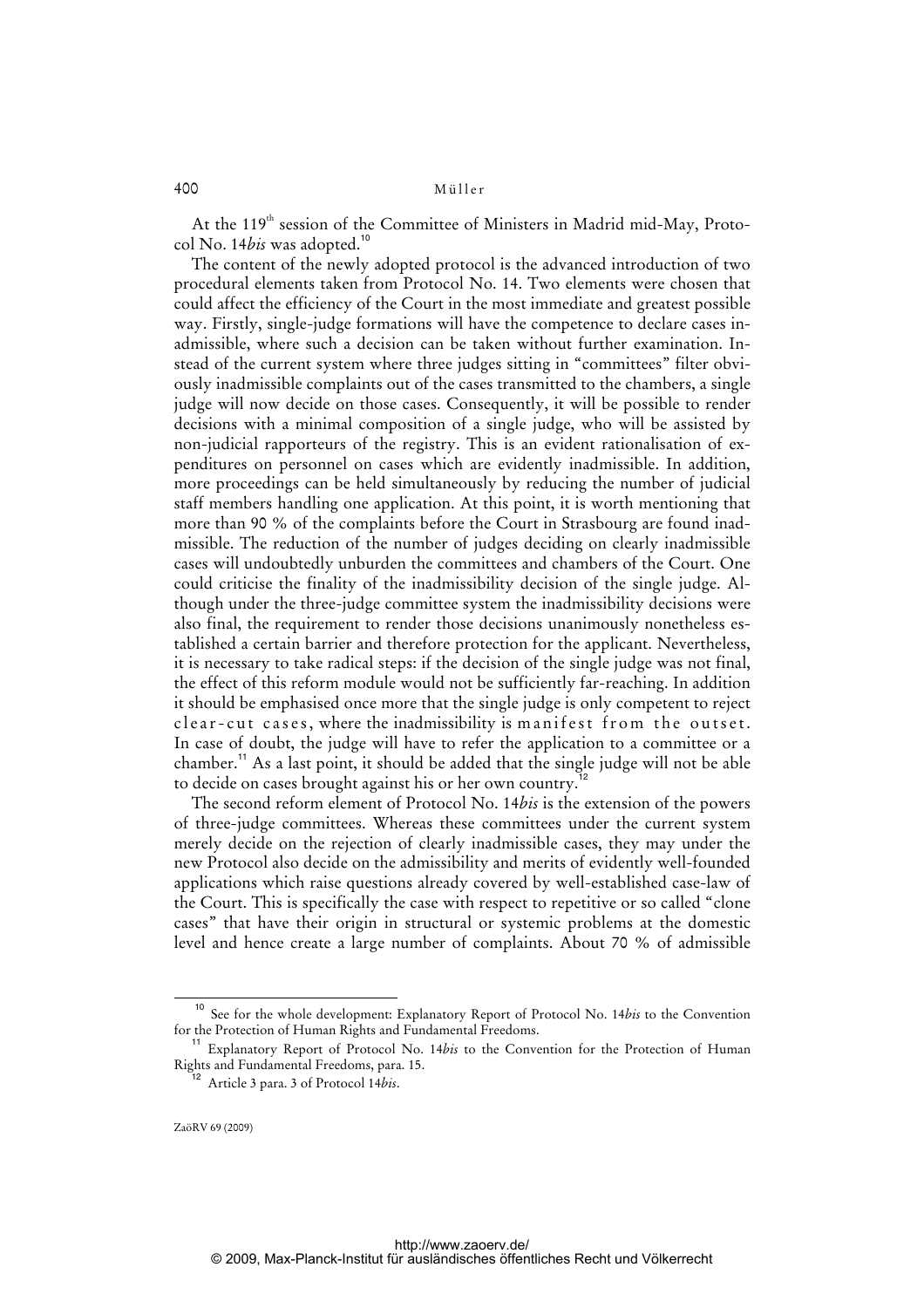cases are repetitive cases.<sup>13</sup> Having three judges decide on these obviously wellfounded cases will to a considerable degree unburden the chambers of seven judges presently handling these cases.

On 27 May 2009 the new Protocol was opened for signature. Since it is only an "additional" and not an "amending" protocol, it will not require ratification by all High Contracting Parties. Article 6 of Protocol No. 14*bis* provides for a particularly low number of ratifications necessary to allow the protocol to enter into force as quickly as possible:<sup>14</sup> With the ratification of the Protocol by only three High Contracting Parties and the expiration of a period of three months, the two reform elements will apply to all States which have ratified, whereas to those that refuse to ratify or have not yet ratified, the proceedings remain unchanged. It is important to point out that Protocol No. 14*bis* has the explicit character of an interim solution and so automatically ceases to be in force from the date of entry into force of Protocol No. 14 which is still considered to be the best solution for the caseload prob $lem.<sup>15</sup>$ 

Next to the adoption of Protocol No. 14*bis* by the Committee of Ministers, a Conference of the High Contracting Parties to the Convention in the margins of the Madrid meeting by consensus adopted an agreement which equally aims at the implementation of the single-judge formation and the expansion of the three-judge committee's competencies: State Parties may individually consent to the direct provisional application of the two relevant provisions of Protocol No. 14. This offers a second legal avenue towards achieving the same outcome, and allows the States to apply the new reform provisions already prior to the entry into force of Protocol No. 14*bis*. 16

ZaöRV 69 (2009)

<sup>&</sup>lt;sup>13</sup> Report of the Committee on Legal Affairs and Human Rights of the Parliamentary Assembly on the Draft Protocol No. 14 to the Convention for the Protection of Human Rights and Fundamental Freedoms, 28 April 2009, Doc. 11879, B. I. para. 6.; see also Explanatory Report of Protocol No. 14*bis* to the Convention for the Protection of Human Rights and Fundamental Freedoms, para. 16 for 2008.

<sup>&</sup>lt;sup>14</sup> Report of the Committee on Legal Affairs and Human Rights on the Draft Protocol No. 14 to the Convention for the Protection of Human Rights and Fundamental Freedoms, 28 April 2009, Doc. 11879, B. III. para. 19.

<sup>&</sup>lt;sup>15</sup>Committee of Legal Advisers on Public International Law (CAHDI), Opinion on the public international law aspects of the advisability and modalities of inviting the European Court of Human Rights to put into practice certain procedures which are already envisaged to increase the Court's caseprocessing capacity, in particular the new single judge and committee procedure, 20 March 2009, Doc. CM (2009) 56 add, para. 11 and conclusions and recommendations of the CAHDI para. 1; Steering Committee for Human Rights (CDDH), Final opinion on putting into practice certain procedures envisaged to increase the Court's case-processing capacity, 31 March 2009, CM (2009) 51 Addendum final 6 May 2009, para. 12.

<sup>16</sup> A similar option is foreseen by Article 7 of Protocol No. 14*bis*.